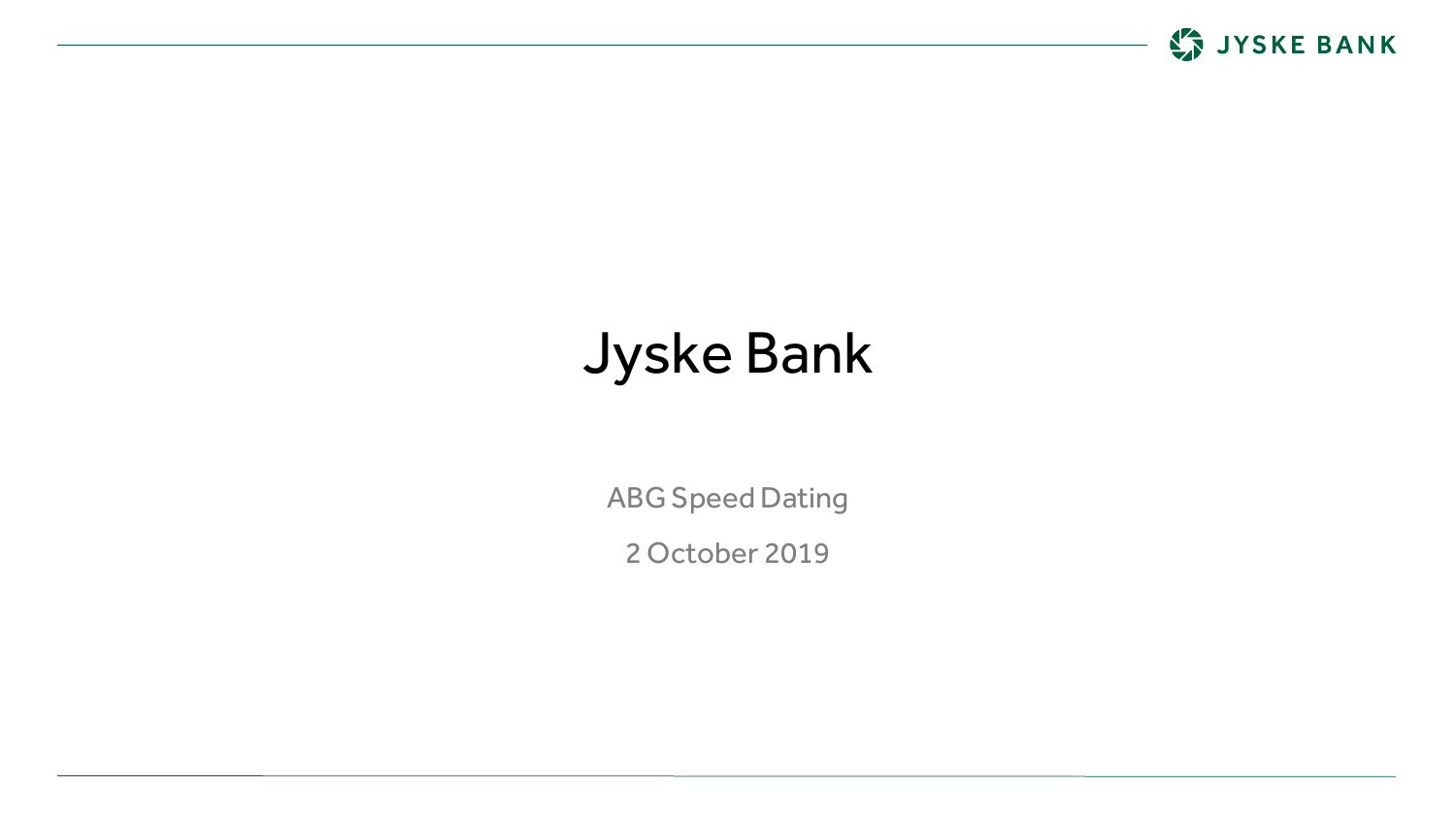

### Low interest rates could be here to stay

for more than five years in a row -1.0% -0.5% 0.0% 0.5% 1.0% 1.5% 2.0% 2.5% 2010 2011 2012 2013 2014 2015 2016 2017 2018 2019 2020 Nationalbanken European Central Bank Federal Reserve Bank of England **Communist Communist England** Riksbanken **Norges Bank** Note: Dashed lines depict Jyske Bank forecasts.

The Danish central bank's main policy rate has been negative



CITA 1-month rates are priced in negative territory for the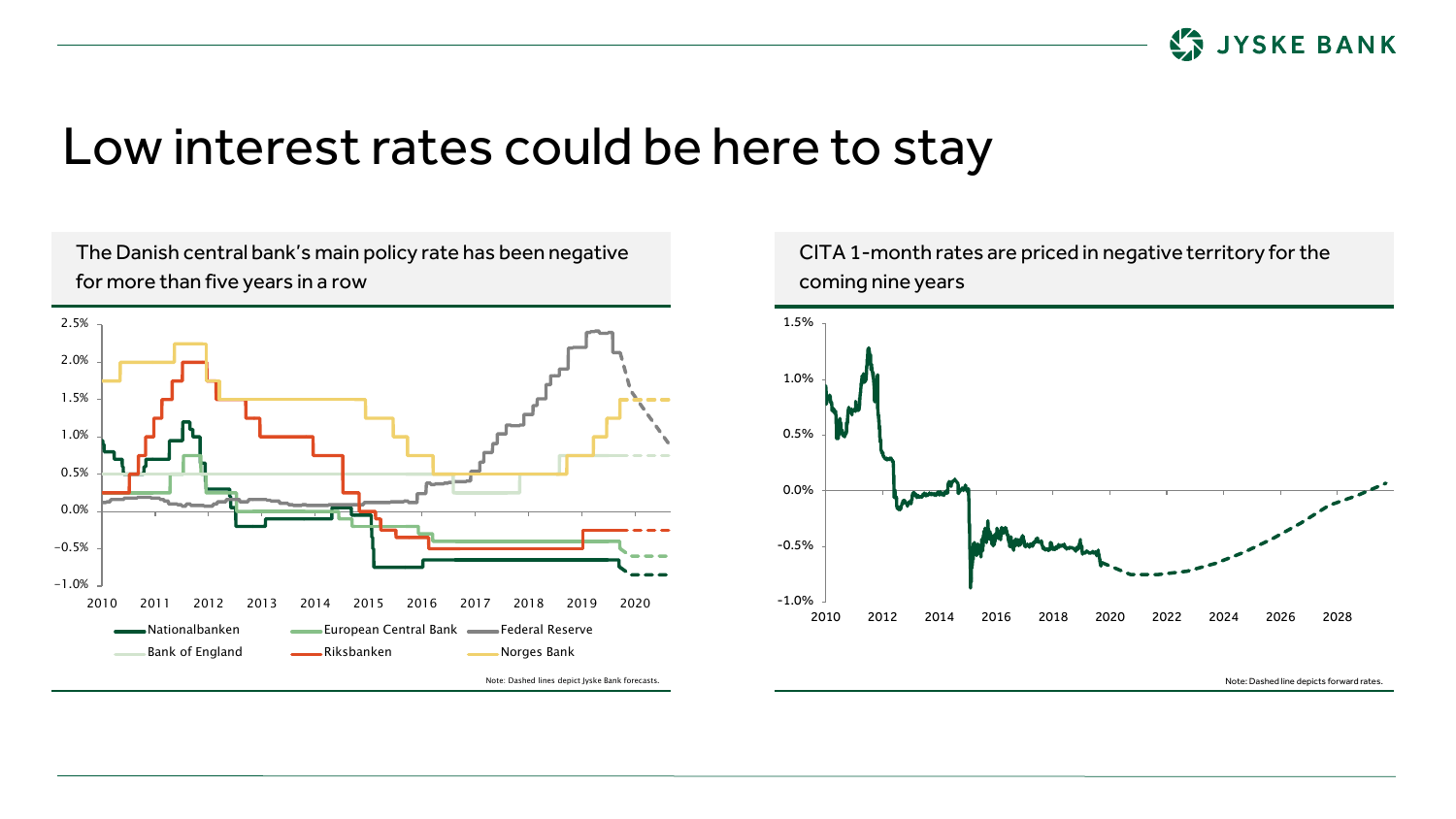

## Challenging market environment



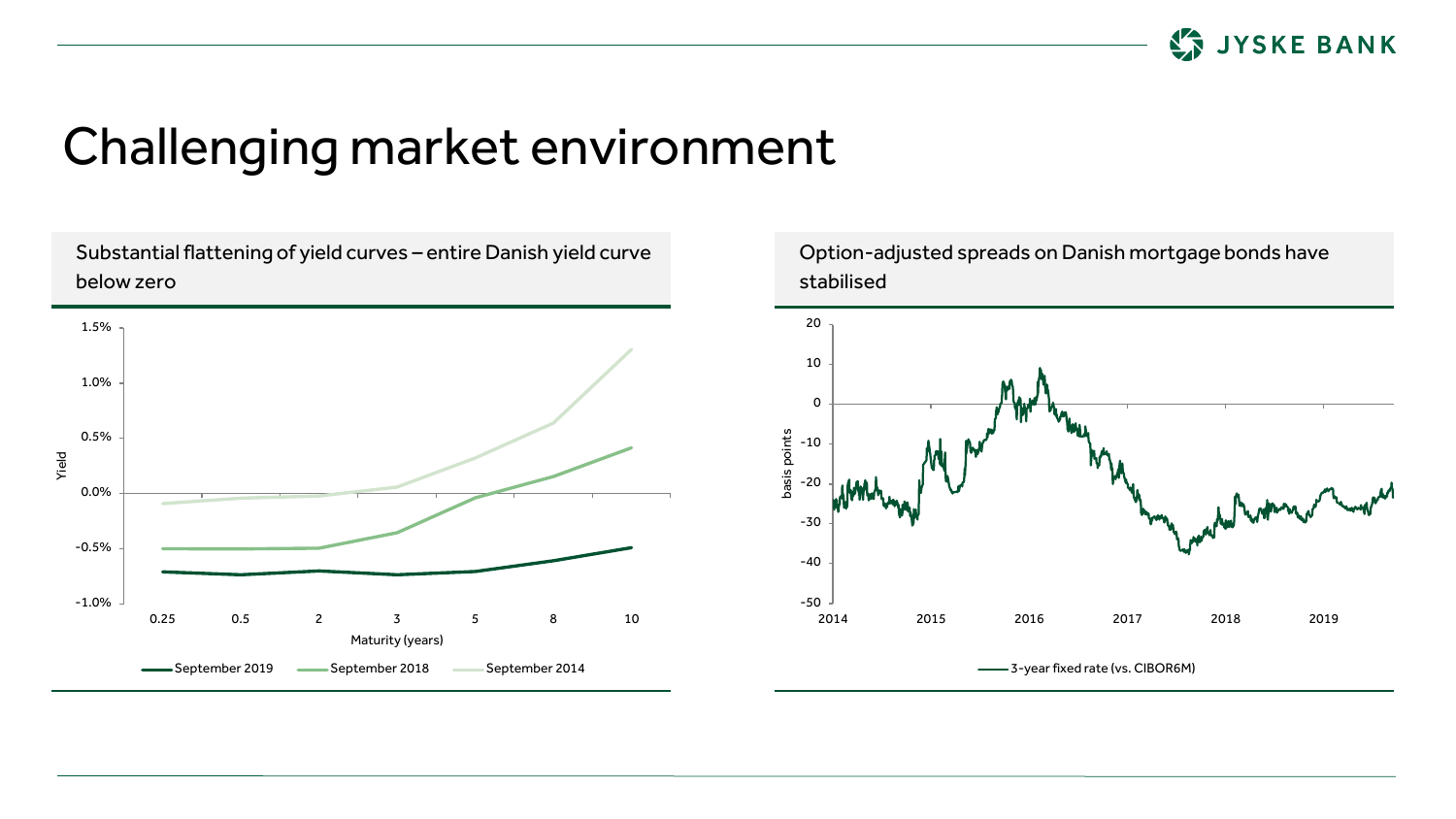

### Deposit surplus on the rise

Bank deposits increased **3%** in H1 2019 to DKK 139.4bn, primarily attributable to on demand deposits from personal and private banking clients.

Deposit surplus has increased steadily in recent years to **DK 31.4bn** in Q2 2019, negatively affected by high propensity to save among Danish households and low demand for bank lending.



Introducing **-75bp** deposit rate on retail client deposits exceeding DKK 750,000 as well as corporate deposits from 1 December 2019.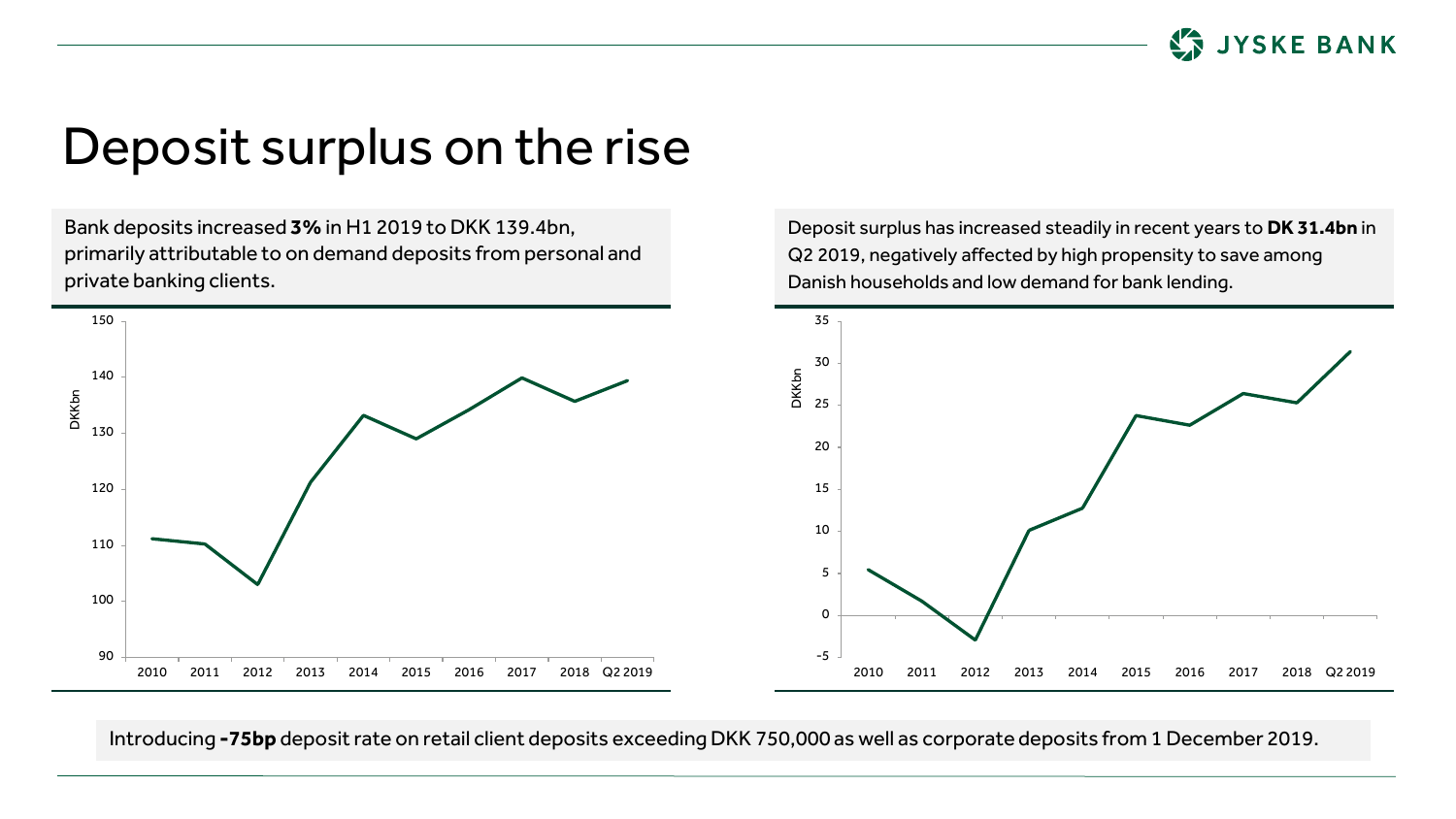

## ESG programme

#### **Sustainable Finance Programme**

Providing safe and sustainable economic advice and services, while developing our products and services to become more environmentally and socially responsible.

#### **Signatory of UN's Principles for Responsible Banking**

Jyske Bank is also a member of Global Compact and has been working according to the UN Principles for Responsible Investments (PRI) in the area of asset management for the past decade.

### **Reorganisation furthers sustainability efforts**

Investor Relations, CSR activities, and the Sustainable Finance programme have been combined in the IR & Sustainability department, which refers to group CFO.



- **Treasury**
- Green (mortgage) bonds



- Lending products (lending,
-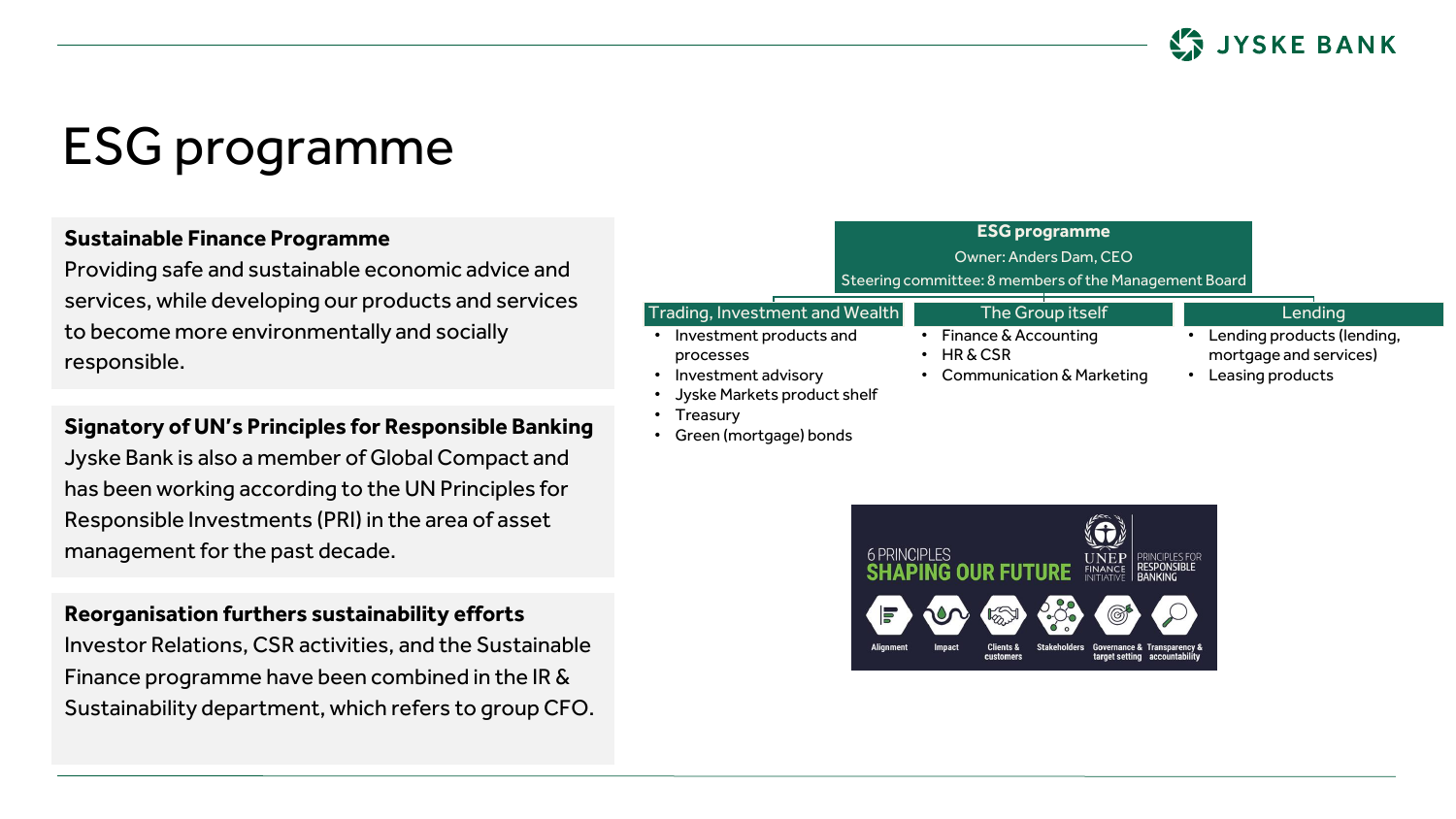

## Key IR & Sustainability contacts



Tine Lundegaard Head of IR & Sustainability M: tine.lundegaard@jyskebank.dk T: +45 89 89 70 01



Simon Hagbart Madsen (primary contact) Senior analyst, IR & Sustainability M: simonhagbart@jyskebank.dk T: +45 89 89 71 85